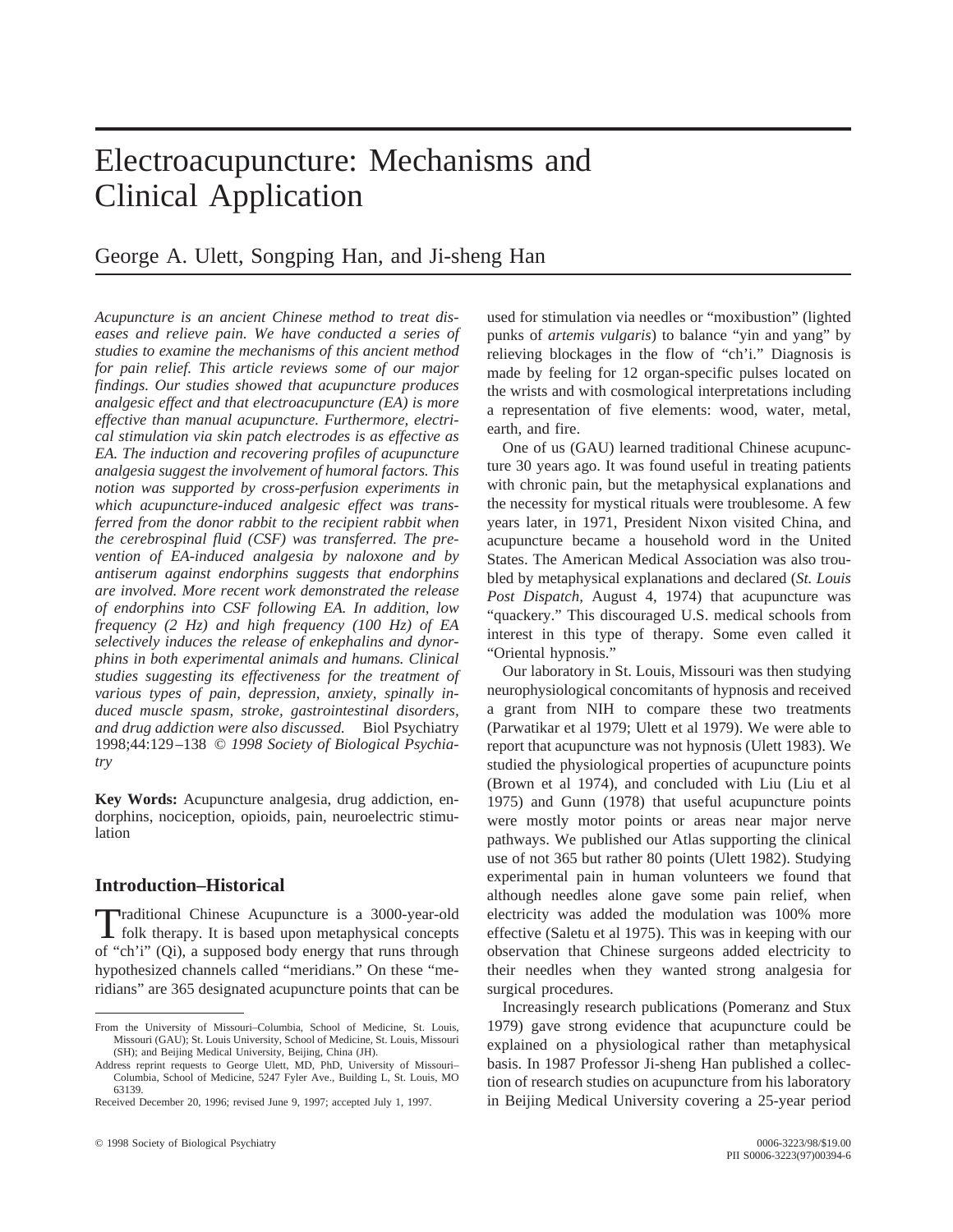(Han 1987). In 1990 Han demonstrated the differential release of brain neuropeptides by different frequencies of stimulation (Han and Sun 1990). He also showed that conducting polymer pads were equally as effective as needles (Wang et al 1992). Thus it was finally possible to propose a simple clinical method of acupuncture treatment, the principle of which could be taught in a single afternoon (Ulett 1992), without the requirement for hundreds of hours of lectures on Chinese metaphysics as currently mandated in 33 states. This article reviews some of Dr. Ji-sheng Han's work on the physiological mechanism of electroacupuncture-induced analgesia in the past 25 years.

### **Summary of Research from the Laboratory of Professor Ji-sheng Han, Beijing Medical University, Beijing, China, Establishing the Neurochemical Basis of Acupuncture Analgesia**

#### *Acupuncture Increased Pain Threshold in Human Volunteers with a Long Latency and Half-Life*

The first paper demonstrating the analgesic effect of acupuncture using experimentally induced pain and quantitative methods to determine acupuncture-induced changes in pain threshold in medical student volunteers at Beijing Medical University was published in 1973 in the Chinese Medical Journal (Research Group of Acupuncture Anesthesia, Peking Medical College 1973). Pain was induced by modified potassium iontophoresis with gradually increasing anodal currents  $(0.1-0.3 \text{ mA} / \text{step})$  passing through the skin on the head, thorax, back, abdomen, and leg. The pain threshold was estimated by the current (mA) needed to produce pain. Measurements were taken every 10 min for 100 min after the insertion of the needle into the Hoku (L1-4) and Zusanli points (ST-36), which was manipulated (300 insertion/twistings per minute, manual acupuncture) for 50 min ( $n = 60$ ). Data were expressed as average percent changes in these skin areas. Intramuscular injection of morphine (10 mg) was used as positive control, which produced an 80–90% increase in pain threshold ( $p < .05$ ), suggesting that the method is valid (Figure 1).

Acupuncture at Hoku point produced an increase in pain threshold with a peak increase occurring 20–40 min after the needle insertion (Figure 1). The threshold returned to the preacupuncture level 45 min after the needles were removed, with a half-life of  $16.2 \pm 1.9$  min. This result confirmed the analgesic effect of acupuncture. There was no difference in the analgesic effect of acupuncture whether the needle was placed at the left or right hand. Furthermore, a greater increase in pain threshold was



% Change in Pain Threshold

 $-20$  $\mathbf 0$ 

10

20

Figure 1. Effect of manual acupuncture at Hoku point on pain threshold in human volunteers.

40

Time (minute)

50

60

70

80

30

produced when both Hoku and Zusanli points were stimulated simultaneously with acupuncture as compared with the results when either one of these two points was stimulated alone.

The analgesic effect was completely prevented by the injection of procaine into the Hoku point prior to needling. In addition, needling on the affected limbs of 12 hemiplegic and 13 paraplegic patients had no effect on pain threshold on the unaffected side, indicating the involvement of sensory nerves. The gradual increase and return in pain threshold suggest that the acupuncture-induced analgesia is mediated by humoral factors.

#### *Rats Developing Tolerance to Electroacupuncture Analgesia Were Also Tolerant to Morphine Analgesia*

Several strategies were then employed to characterize the chemical nature of the factors responsible for acupuncture analgesia. An important piece of evidence suggesting the importance of endogenous opioid substances in mediating acupuncture analgesia was derived from cross-tolerance experiments (Han et al 1981). Repeated electroacupuncture was applied to rats at Zusanli and Sanyinjiao points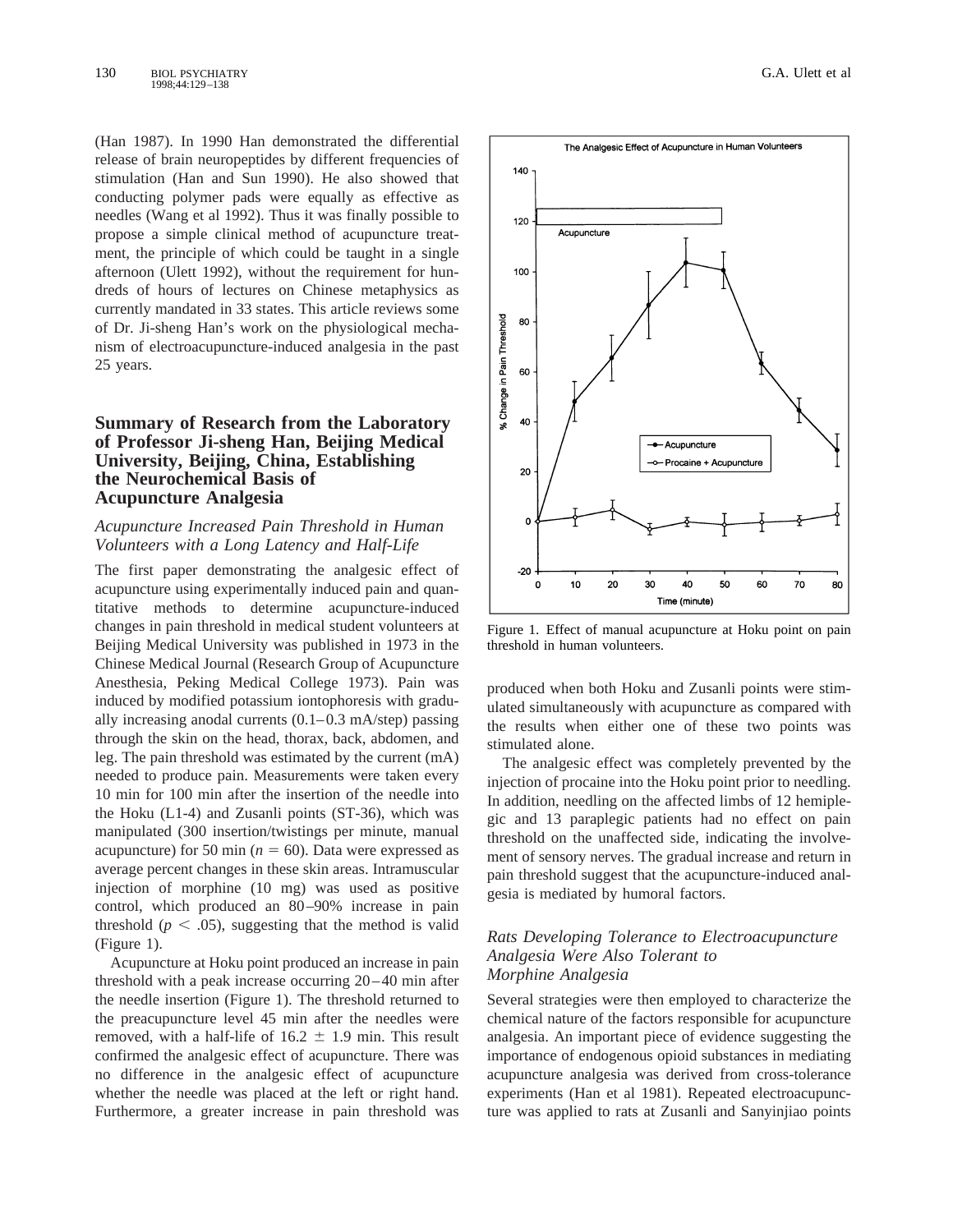

Figure 2. Repeated electroacupuncture (EA) resulted in the development of tolerance to EA and the cross-tolerance to morphine.

for six sessions using 2–15 Hz, 0.3 ms duration, 30 min for each session with 30-min intervals. The amplitude of the pulse was 1 V in the beginning of each session and increased by 1 V every 10 min, reaching 3 V as maximum. Repeated electroacupuncture resulted in tolerance, i.e., a gradual decrease of the acupuncture effect (Figure 2). In these rats, the analgesic effect of a challenging dose of morphine (6 mg/kg, IV) was also reduced correspondingly. The analgesic effect of both electroacupuncture and morphine returned to the control level at similar rates following a period of recovery ( $Y = 0.78X + 22.4$ ,  $r =$ .996,  $p < .01$ ). In addition, morphine tolerance developed in rats following chronic injection of morphine (5–50 mg/kg, three times/day for 8 days). The effect of morphine returned to the control level 9 days after the cessation of morphine treatment. A similar attenuation of electroacupuncture analgesia was also observed in these rats  $(Y =$  $0.74X + 28.4$ ,  $r = .938$ ,  $p < .01$ ). These findings suggest that electroacupuncture analgesia and morphine analgesia share the same or similar mechanisms.

#### *Acupuncture-Induced Analgesic Effect Can Be Transferred to Another Rabbit When Cerebrospinal Fluid Is Transferred*

Neurochemical factors responsible for acupuncture analgesia may be produced in, and released from the central nervous system (CNS). If this is true then infusion of the CSF taken from an animal that has undergone acupuncture into a naive animal might produce a significant increase of the pain threshold in the recipient animal. This hypothesis was tested in a cross-perfusion/infusion experiment (Research Group of Acupuncture Anesthesia, Peking Medical College 1974). Finger acupuncture by pressing Quenlun point (on the top of the Achilles tendon) of the rabbit for 30 min produced a dramatic analgesic effect. This was determined by the changes in avoidance response latency during a noxious stimulation produced by radiant heat from an incandescent lamp (12 V, 50 W in 8.75-mm cine-projector). The lateral ventricle of the rabbit was perfused with artificial CSF at a rate of  $10-15 \mu L/min$ during acupuncture. The CSF from the donor rabbit (0.3–0.5 mL) was then infused into the lateral ventricle of a naive recipient rabbit. A rather marked nociceptive effect was observed in the recipient rabbit (Figure 3). Perfusion or infusion of the ventricle with control artificial CSF had no significant effect on avoidance response latency in donor or recipient rabbits. These results clearly demonstrated that the acupuncture-induced analgesia is mediated by substances that are released from the CNS.

#### *Microinjection of Opioid Receptor Antagonist (Naloxone) into Selected Brain Regions Attenuated the Analgesic Effect of Morphine or Acupuncture*

To examine the biochemical and anatomical characteristics of the receptors responsible for acupuncture analgesia, an opioid receptor antagonist was introduced into selected brain regions by the microinjection technique in an attempt to prevent the acupuncture-induced analgesia (Zhou et al 1981). Intravenous injection of morphine (4 mg/kg) or finger acupuncture (Kuenlun point, 10 min) produced a significant analgesic effect in rabbits, as shown by the increase of the avoidance response latency. Naloxone, an opioid receptor antagonist, was microinjected into the following nuclei: accumbens, amygdala, habenula, or periaqueductal gray (PAG), at a rate of  $0.25 \mu L/min$  for 20 min either unilaterally or bilaterally. Microinjection of naloxone into any one of these four nuclei significantly attenuated the analgesic effect induced by morphine or acupuncture (Figure 4). These results suggest that the analgesic effect of morphine and acupuncture is mediated by opioid receptors in these brain areas. Results obtained from experiments using chemical blockade, and from studies using lesion methods, further suggest that acupunc-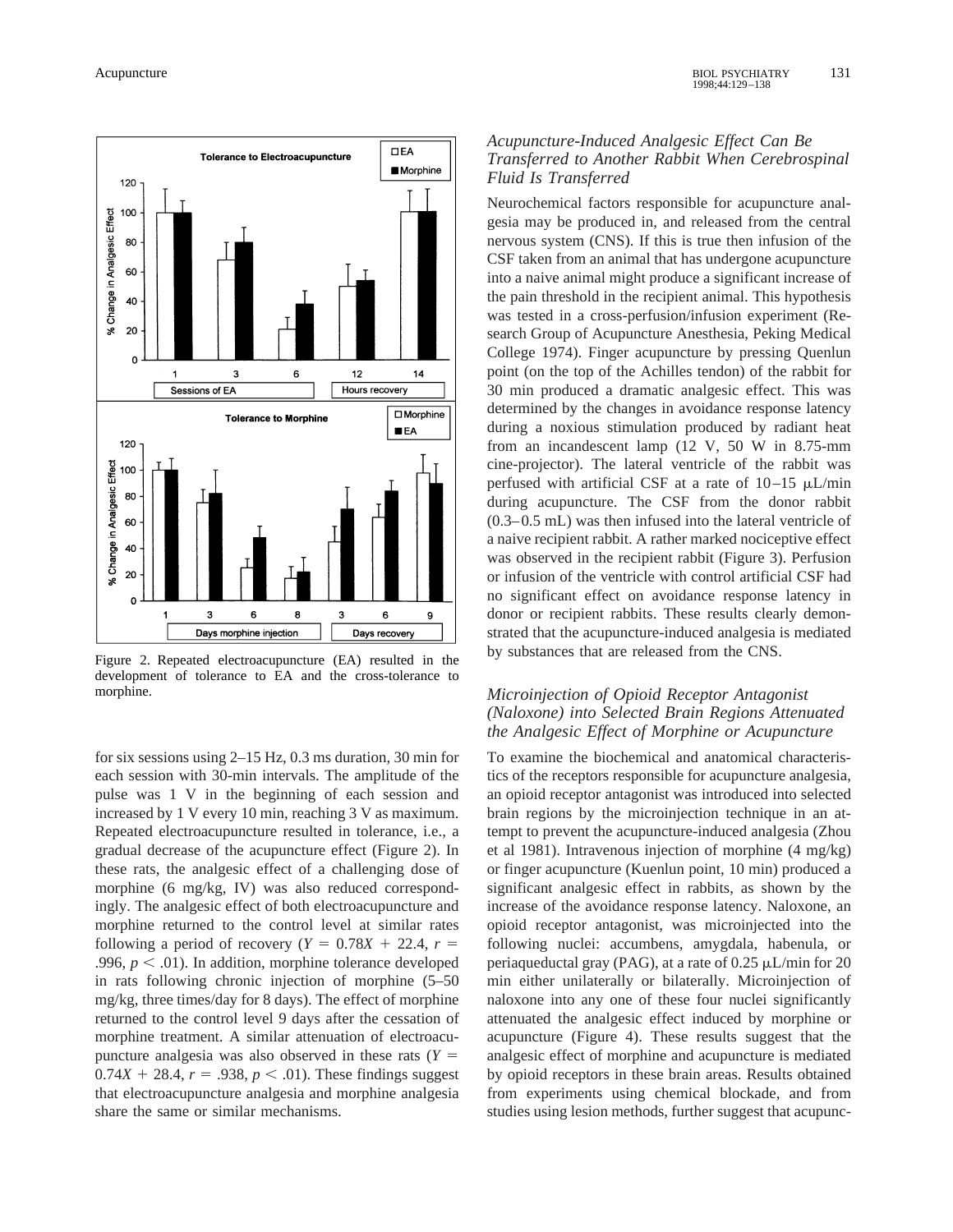

Figure 3. The analgesic action of acupuncture can be transferred between rabbits by the transfer of CSF.

 $\square$  Control

**Il Naloxone, unilateral inj.** 

**Il Naloxone, bilateral inj.** 

Figure 4. Microinjection of naloxone into certain brain nuclei attenuates morphine analgesia and acupuncture analgesia. Acup, acupuncture; inj., injection; ACCUM, accumbens; AMYG, amygdala; HABEN, habenula.

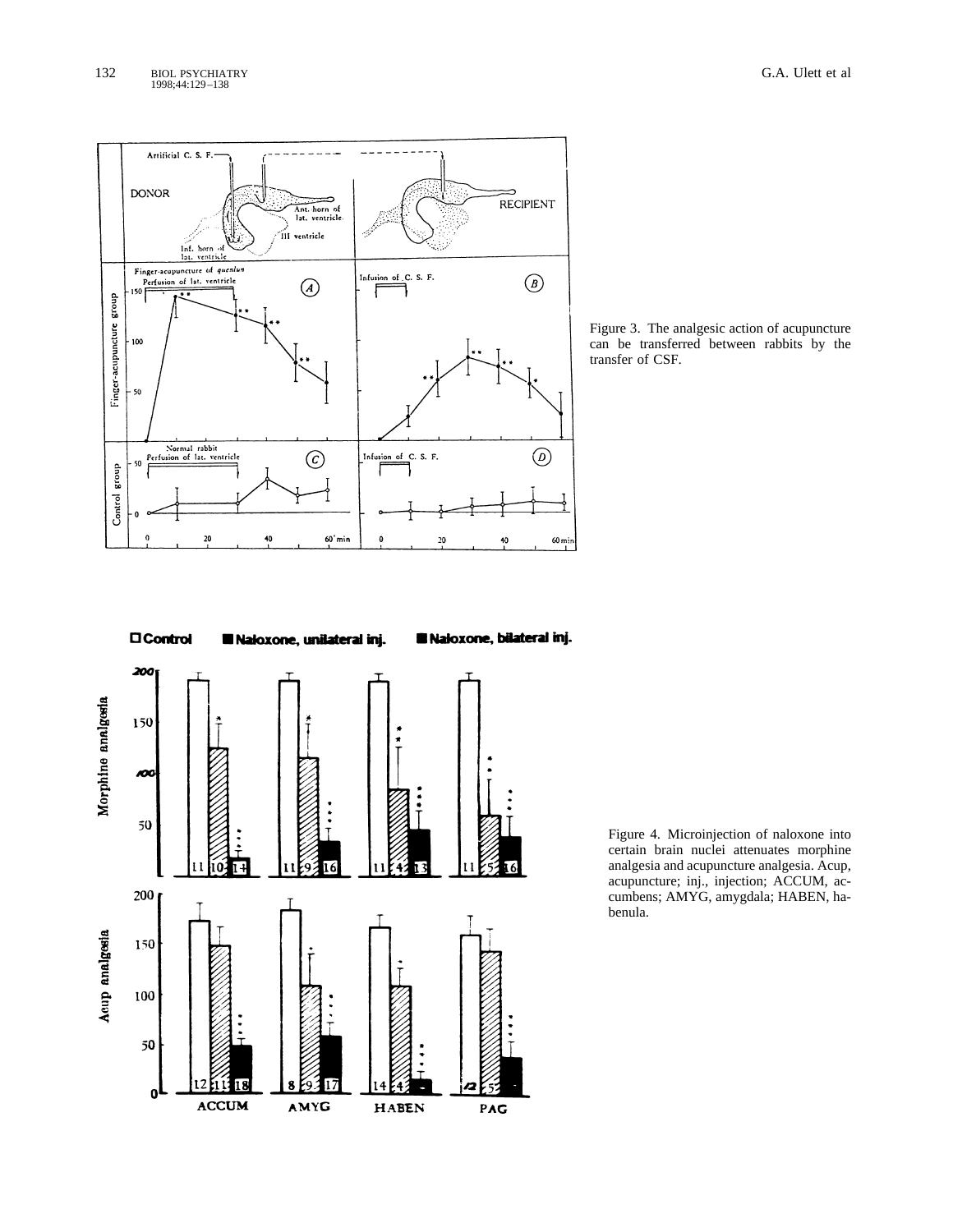96 Change of ARL



Figure 5. Microinjection of antiserum against beta-endorphin into the periaqueductal gray attenuates acupuncture analgesia but not morphin analgesia.  $\beta$ -EP,  $\beta$ -endorphin; AS, antiserum; NS, normal saline.

ture analgesia and morphine analgesia may require a neural connection among these nuclei using endorphins as transmitters.

10

20

30

40

 $50$  min

 $\overline{\mathbf{o}}$ 

 $-10$ 

### *Microinjection of Antiserum against* b*-Endorphin into the Periaqueductal Gray Attenuated the Analgesic Effect of Electroacupuncture But Not That of Morphine*

At least three kinds of endorphins and their receptors have been found in the CNS. Results from studies using naloxone indicate the involvement of opioid receptors but do not discriminate as to which types of endorphins are involved. Specific antiserum raised against a certain type of endorphin can neutralize and prevent the action of that endorphin. Antiserum that recognizes (HO) or does not recognize  $(UA)$  rabbit  $\beta$ -endorphin was injected bilaterally at a volume of  $4 \mu L$  into the rabbit PAG through chronically implanted cannulae (Xie et al 1983). Changes in avoidance response latency (ARL) were determined before and after electroacupuncture at points Zusanli and Quenlun for 10 min (Figure 5A) or after the intravenous injection of morphine (Figure 5B). The antinociceptive effect of electroacupuncture, but not of morphine, was attenuated by "HO" antiserum. In contrast, neither saline nor "UA" affected the analgesic effect of electroacupuncture or morphine. These results suggest that morphine produces an analgesic effect by direct activation of opioid receptors in the PAG, whereas the effect of electroacupuncture is mediated by  $\beta$ -endorphin.

### *Enkephalins and Dynorphins Are Selectively Released into the Cerebrospinal Fluid by Electroacupuncture of Low and High Frequencies, Respectively*

Different endorphins have different distribution patterns and biological functions in the CNS. It would have great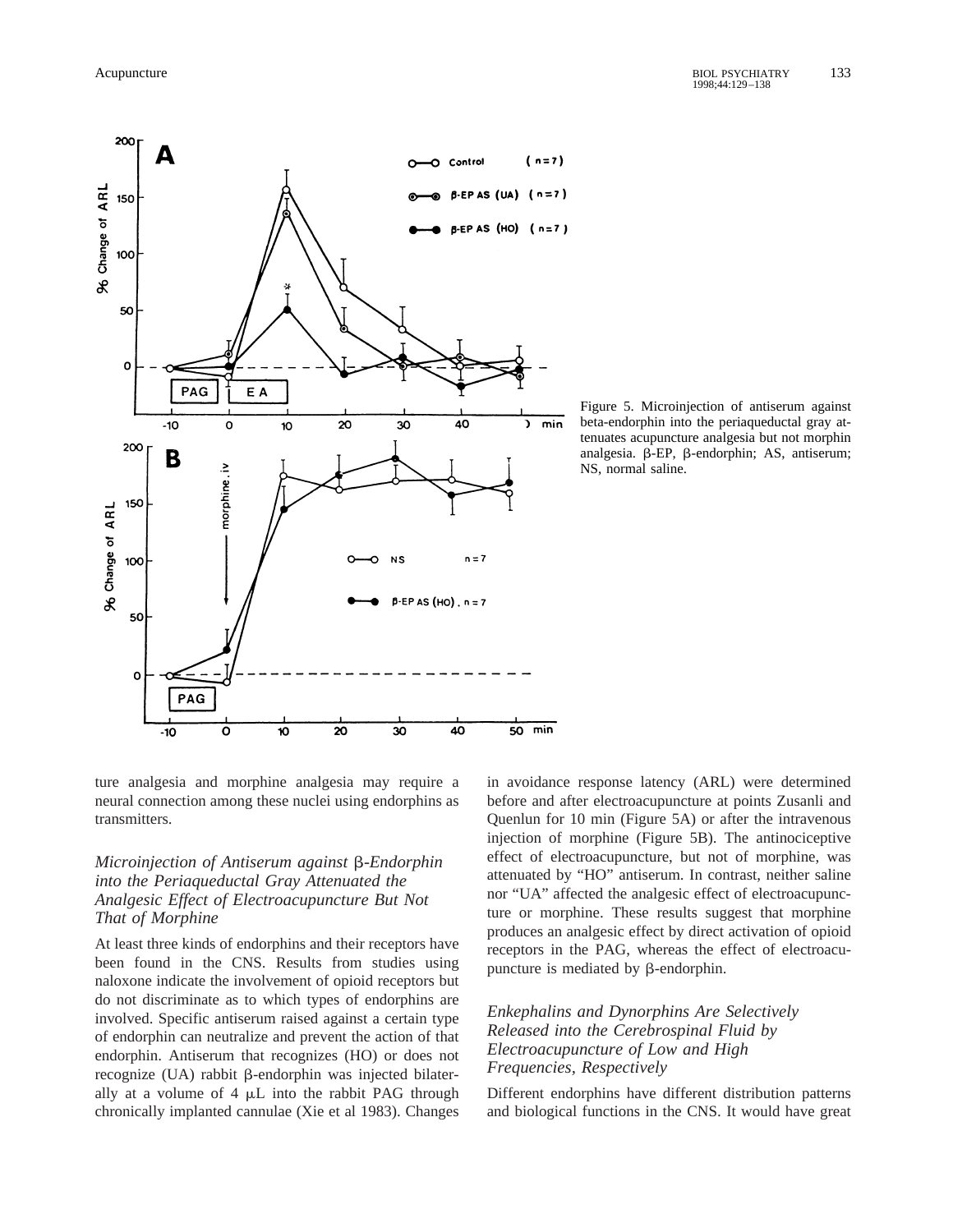

Figure 6. Acupuncture of low and high frequencies releases different types of endogenous opioids from the CNS. ME, methionin enkephalin; Dyn, dynorphin.

clinical advantage if one could selectively stimulate the release of a certain type of endorphin without affecting others. The selectivity of acupuncture on endorphin release was examined using EA of different frequencies (Fei et al 1986). The spinal subarachnoid space of the rat was perfused with artificial CSF before and after electroacupuncture at Zusanli and Sanyinjiao points using 2, 15, or 100 Hz. CSF was collected for measurement of methionin enkephalin, dynorphin A, or dynorphin B using radioimmunoassay. Methionin enkephalin and dynorphins were selectively released into the CSF by electroacupuncture of low and high frequencies, respectively (Figure 6). Similar results were also obtained from studies in humans.

# *Electroacupuncture Produced Corresponding Increases in Pain Threshold and*  $\beta$ *-Endorphin Immunoreactivity in the Rat Brain*

Electroacupuncture also increases the tissue content of endorphins (Chen et al 1983). Rats were divided into three groups according to the degree of analgesia produced by electroacupuncture (15 Hz, 3 V for 30 min). The electroacupuncture-induced increase in tail flick latency was less than 20%, between 21–70%, and over 70% in these groups respectively. The brain was removed after electroacupuncture for measurement of cerebral  $\beta$ -endorphin immunoreactivity ( $\beta$ -endorphin-ir) with radioimmunoassay. The results show no changes in  $\beta$ -endorphin-ir in rats with low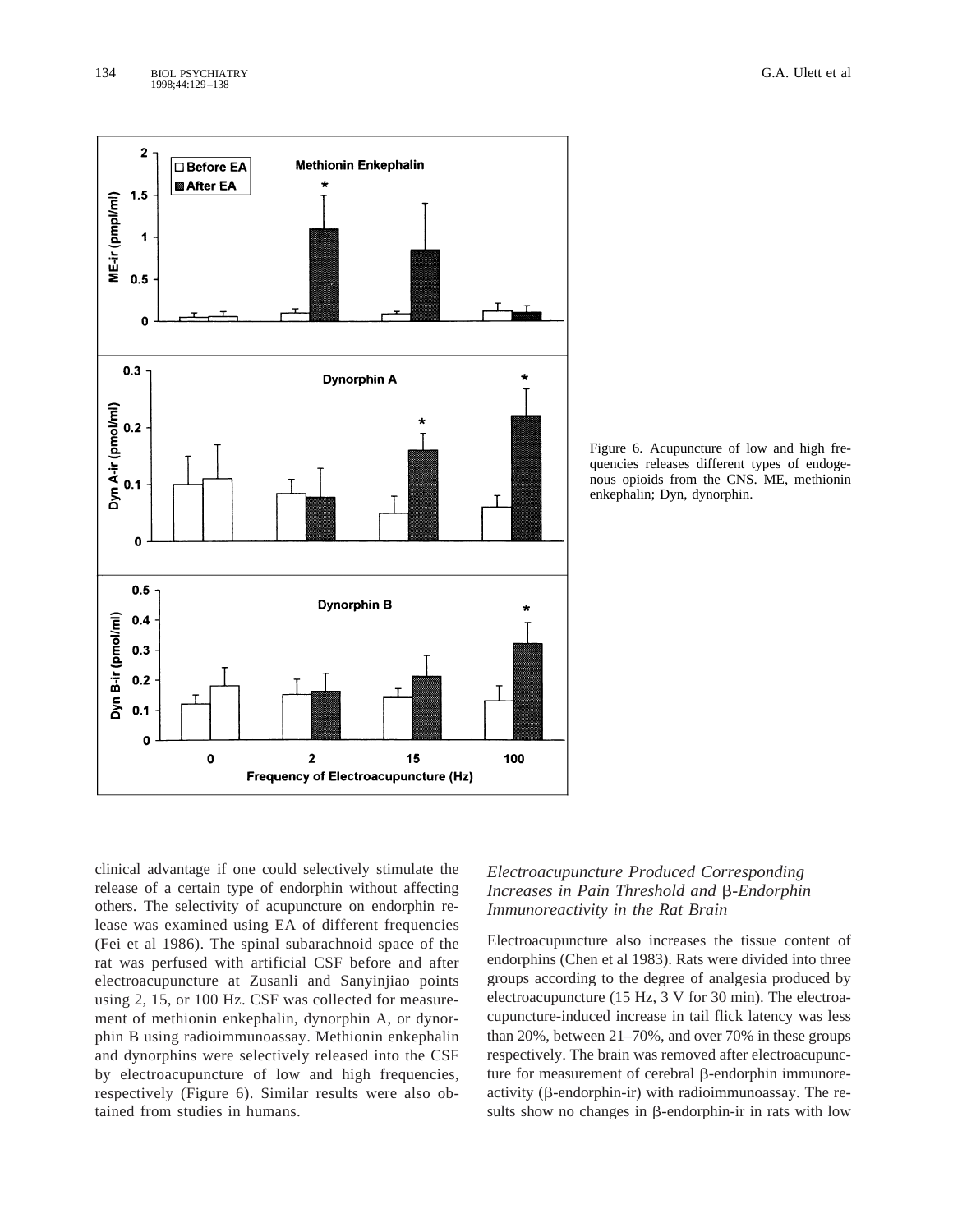

Figure 7. Acupuncture produces concomitant increases in pain threshold and brain beta-endorphin levels ( $\ast$ :  $p < .05$  comparing with control groups).

analgesic effect and a dramatic increase in  $\beta$ -endorphin-ir in rats with high analgesic effect (Figure 7). There was a strong correlation between electroacupuncture-induced analgesia and  $\beta$ -endorphin-ir in brain tissue.

#### *Electroacupuncture Is More Effective Than Manual Acupuncture and Transcutaneous Electric Nerve Stimulation (TENS) Is as Effective as Electroacupuncture*

A series of studies was conducted in rats to compare the analgesic effect induced by three types of stimulation: manual acupuncture, electroacupuncture, and TENS (Wang et al 1992). The analgesic effect of electroacupuncture was greater than manual acupuncture, whereas electroacupuncture and TENS produced similar analgesic effect (Figure 8). High degrees of correlation were found between the analgesic effect produced by electroacupuncture and TENS in individual rats when low  $(2 \text{ Hz}, r = .68, )$  $p < .01$ ), intermediate (15 Hz,  $r = .72$ ,  $p < .01$ ), or high (100 Hz,  $r = .76$ ,  $p < .01$ ) frequencies were used.

## **Clinical Applications of Neuroelectroacupuncture**

The development of a scientific neuroelectrical acupuncture has made it possible to consider a wide variety of clinical applications that have been demonstrated and now stand ready for replication and double-blind studies. These include the following:

## *Pain*

Traditionally acupuncture has been widely used as a treatment for various types of acute and chronic pain. A 70% rate of success for pain elimination or modulation has been reported clinically in patients with low back strain, arthritis, myofascial discomfort, migraine, and other painful disorders (Ulett 1989; Ng et al 1992; Thomas and Lundberg 1994; Anderson et al 1976).

## *Depression*

The successful treatment of major depression has been demonstrated in China to require twice daily, 30-min periods of electrostimulation (Han 1986; Lou et al 1990). Medical insurance reimbursement does not presently cover such treatments in U.S. hospitals. Our experience therefore has been limited to weekly office treatments for less severe depression. This less intense schedule, however, has permitted a decrease, and in some cases, an elimination of the need for antidepressant medication.

#### *Addiction*

Wen (Wen and Cheung 1973) first demonstrated the use of ear acupuncture for addiction by placing a needle in the concha, an area innervated by the vagus nerve. Metaphysical theories of "auriculotherapy" claim 168 body points on the ear connecting to various body locations. It is more likely that there is only one physiologically active point in the ear, the conchal area innervated by the vagus nerve. Wen stressed the necessity of electrical stimulation of the concha in his treatment for heroin addiction, and such electrical stimulation has been used by others (Katims et al 1992). The necessity for electrical stimulation has been overlooked by U.S. addictionologists, who instead follow the fanciful theories of "auriculotherapy" with unstimulated needles. A recent study suggests such procedures may well be placebo treatments (Wells et al 1995).

Han (Han et al 1994) reported the use of transcutaneous stimulation of acupuncture points with a Han's acupoint and nerve stimulator (HANS) at identified frequencies for the treatment of heroin addicts. The alternating high (100 Hz) and low (2 Hz) frequency stimulation produced the most significant improvement on the opioid withdrawal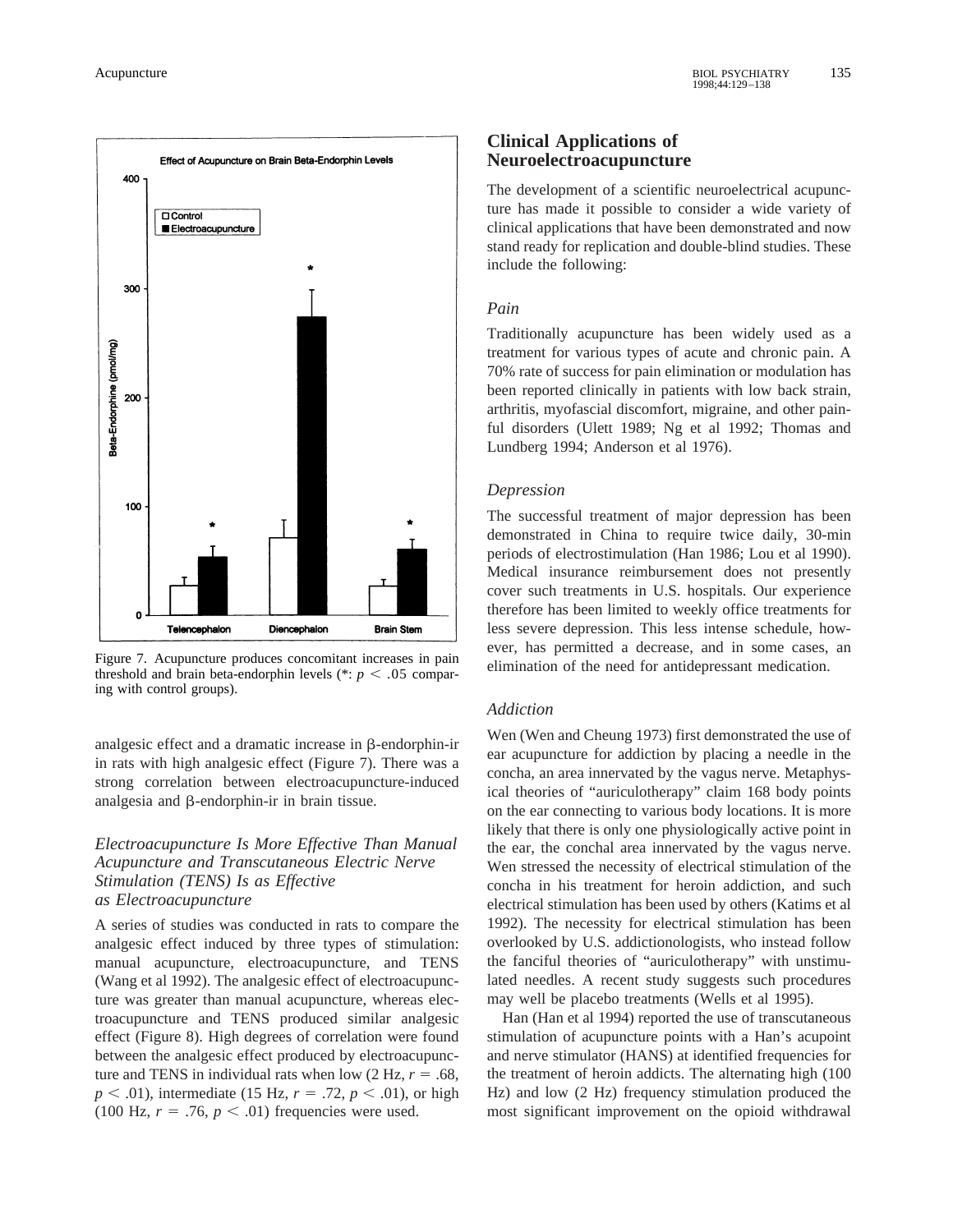

Figure 8. Electroacupuncture (EA) and transcutaneous electric nerve stimulation (TENS) at acupoints produce similar analgesic effects. TFL, tail flick lantency.

syndrome. A clinical study on more than 500 heroin addicts shows that the treatment with HANS significantly decreased heart rate and palpitation and produced a euphorialike sensation and warm feeling. It also produced a significant hypnotic effect and an increase in the body weight (Wu et al 1995). Following this lead, we have used electrical stimulation of the dorsal interosseous muscle for treating a variety of addictions (Ulett and Nichols 1996).

#### *Cerebrovascular Accidents and Their Sequelae*

Recent reports suggest that early intervention following a stroke may assist with earlier rehabilitation and decrease nursing home stay by 50% (Johansson et al 1993; Magnusson et al 1994). Studies by Han (Han et al 1994) suggest that specific frequencies of stimulation may be effective for the treatment of spinal spasticity. Although these preliminary reports appear promising, replication of these studies in the U.S. is needed.

#### *Gastrointestinal Disorders*

In traditional Chinese medicine, stimulation of the point Zusanli (tibialis anticus motor point) has long been advocated for the treatment of both diarrhea and constipation. Such normalization of colon function could theoretically be explained by impulses reaching the lumber plexus. The effects of such stimulation have been reported both in animals and humans (Li et al 1992; Jin et al 1992). In the light of research emphasizing the importance of specific frequencies of stimulation, it could well be that different frequencies at the same point could have different clinical effects.

#### *Anxiety*

Acupuncture has long been associated with a homeostatic (yin/yang), regulation, or calming effect. This may be explained in light of the research reported above indicating that electroacupuncture releases opioid neuropeptides in the central nervous system. We have reported using Pavlovian conditioning techniques combined with electroacupuncture to train patients for the self-release of endorphins (Ulett 1996).

## **Conclusions**

Centuries old, metaphysically interpreted traditional Chinese acupuncture is widely practiced in the United States. It involves a belief that a mysterious energy "ch'i" travels over hypothetical channels called "meridians." It is believed that "acupuncture points" on these "meridians" can act as places where needle stimulation can serve to release blockages of "ch'i," which are thought to be the cause of illnesses.

Research findings have made such fanciful metaphysical theories obsolete. Our own studies, published reports from research laboratories around the world, and particularly the work performed in the Beijing Medical University by Han and his group, have resulted in the development of a new scientifically based neuroelectric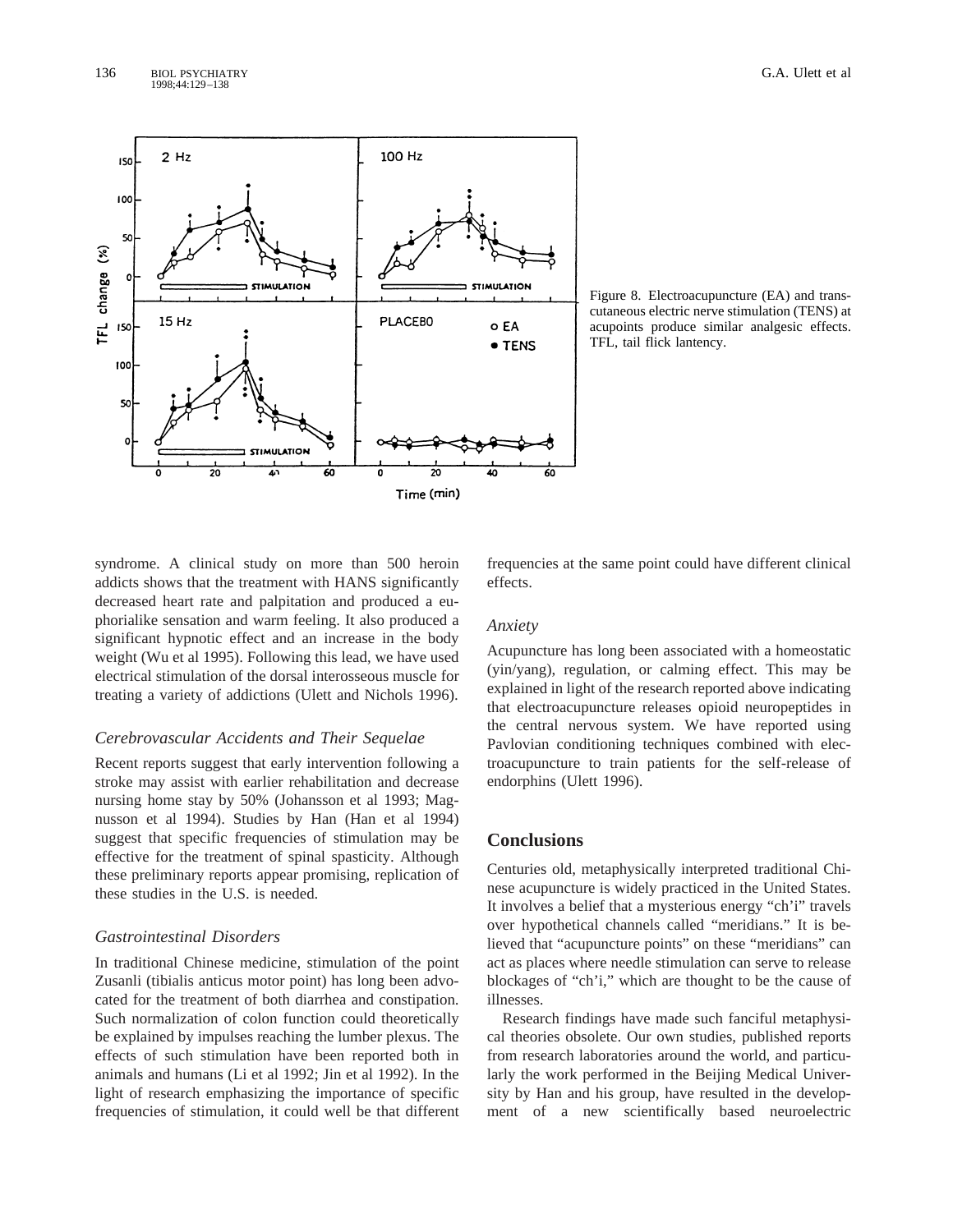acupuncture. This is demonstrated to be a simple procedure, the principle of which can be learned in a few hours and often does not even require the use of needles. Clinical reports of successful treatment of patients with a variety of symptoms and illnesses give this method high credibility. A basis has now been developed for further physiological investigations and controlled clinical studies. Such increasing evidence for a scientific neuroelectric acupuncture will gain its acceptance as a useful and effective procedure to be taught in U.S. medical schools.

Acupuncture has a great potential of being used for various medical purposes. For example, we and others have shown that the doses of anesthetics and postoperational analgesics can be significantly reduced when a HANS is used during a surgical procedure (acupunctureassisted analgesia). This can result in a reduced risk of complications associated with the operation and the duration of hospital stay. In another example, instead of using daily application of methadone or other potent and longlasting opioid receptor agonists in the treatment of heroin addiction, HANS stimulates the suppressed endorphinergic neurons in the CNS to attenuate the heroin withdrawal syndrome and to restore the function of these neurons. The important next step in acupuncture research is to have a better understanding of the neurochemical mechanism of acupuncture in order that the therapeutic effectiveness of acupuncture can be further increased. Also scientifically conducted clinical research is needed to examine the effectiveness of acupuncture for each disease or symptom that has been claimed to be treatable by acupuncture. Once the effectiveness is demonstrated, a standardized procedure of electroacupuncture including the site, frequency, intensity, duration, and intervals of stimulation can be recommended for treating each disease.

This work is supported by the National Institute of Drug Abuse, USA, DA 03983, and by the National Natural Science Foundation of China.

#### **References**

- Anderson SA, Hansson G, Holmgren E, Renberg O (1976): Evaluation of the pain suppressive effect of different frequencies of peripheral electrical stimulation in chronic pain conditions. *Acta Orthop Scand* 47:149–159.
- Brown M, Ulett G, Stern J (1974): Acupuncture loci and techniques for location. *Am J Chin Med* 2:67–74.
- Chen QS, Xie CW, Tang J, Han JS (1983): Effect of electroacupuncture on the content of immunoreactive beta-endorphin in rats brain regions. *Kexue Tonga* 28:312–319.
- Fei H, Xie GX, Han JS (1986): Differential release of metenkephalin and dynorphin in spinal cord by electroacupuncture of different frequencies. *Kexue Tongbo* 31:1512–1515.
- Gunn CC (1978): Motor points and motor lines. *Am J Acupunct* 6:55–58.
- Han JS (1986): Electroacupuncture: An alternative to antidepressants for treating affective diseases? *J Neurosci* 29:79–92.
- Han JS (1987): *The Neurochemical Basis of Pain Relief by Acupuncture.* Beijing: Chinese Medical Science and Technology Press, 1987.
- Han JS, Sun SL (1990): Differential release of enkephalin and dynorphin by low and high frequency electroacupuncture in the central nervous system. *Acupunct Sci Int J* 1:19–27.
- Han JS, Li SJ, Tang J (1981): Tolerance to electroacupuncture and its cross tolerance to morphine. *Neuropharmacology* 20:593–596.
- Han JS, Chen XH, Yuan Y, Yan SC (1994a): Transcutaneous electrical nerve stimulation for treatment of spinal spasticity. *Chin Med J* 107:5–11.
- Han JS, Wu LZ, Cui CL (1994b): Heroin addicts treated with transcutaneous electrical nerve stimulation of identified frequencies. *Regul Pept* 54:115–116.
- Jin H, Zhou L, Lee K, Chang T, Chey W (1992): The inhibition by electrical acupuncture on gastric acid secretion is mediated via endorphin and somatostatin in dogs. *Clin Res* 40:167A.
- Johansson K, Lindgren I, Widner H, Wiklund I, Johansson BB (1993): Can sensory stimulation improve the functional outcome in stroke patients? *Neurology* 43:2189–2192.
- Katims JJ, Ng L, Lowinson JH (1992): Acupuncture and transcutaneous electrical nerve stimulation: Afferent nerve stimulation (ANS) in the treatment of addiction. In: Lowinson J, editor. *Substance Abuse: A Comprehensive Textbook,* 2nd ed. Baltimore: Williams and Wilkins, 1992, pp 574–583.
- Li Y, Tougas G, Chiverton S, Hunt R (1992): The effect of acupuncture on gastrointestinal function and disorders. *Am J Gastroenterol* 87:1372–1381.
- Liu KY, Varela M, Oswald R (1975): The correspondence between acupuncture points and motor points. *Am J Chin Med* 3:347–358.
- Lou HC, Shen YC, Zhou D, Jia KY (1990): A comparative study of the treatment of depression by electro-acupuncture. *Acupunct Sci Int J* 1:20–26.
- Magnusson M, Johansson K, Johansson B (1994): Sensory stimulation with electroacupuncture promotes normalization of postural control after stroke. *Stroke J Cereb Circ* 25:1176– 1180.
- Ng L, Katims JJ, Lee M (1992): Acupuncture: A neuromodulation technique for pain control. In: Aronoff G, editor. *Evaluation and Treatment of Chronic Pain,* 2nd ed. Baltimore, Williams and Wilkins, 1992, pp 291–298.
- Parwatikar S, Brown M, Stern J, Ulett G, Sletten I (1979): Acupuncture, hypnosis and experimental pain: I. Study with volunteers. Acupuncture and electrotherapeutics. *Res Int J* 3:161–190.
- Pomeranz B, Stux G (eds) (1979): *Scientific Basis of Acupuncture.* New York: Springer Verlag.
- Research Group of Acupuncture Anesthesia, Peking Medical College (1973): The effect of acupuncture on the human skin pain threshold. *Chin Med J* 3:151–157.
- Research Group of Acupuncture Anesthesia, Peking Medical College (1974): The role of some neurotransmitters of brain in finger-acupuncture analgesia. *Scientia Sinica* 17:112–130.